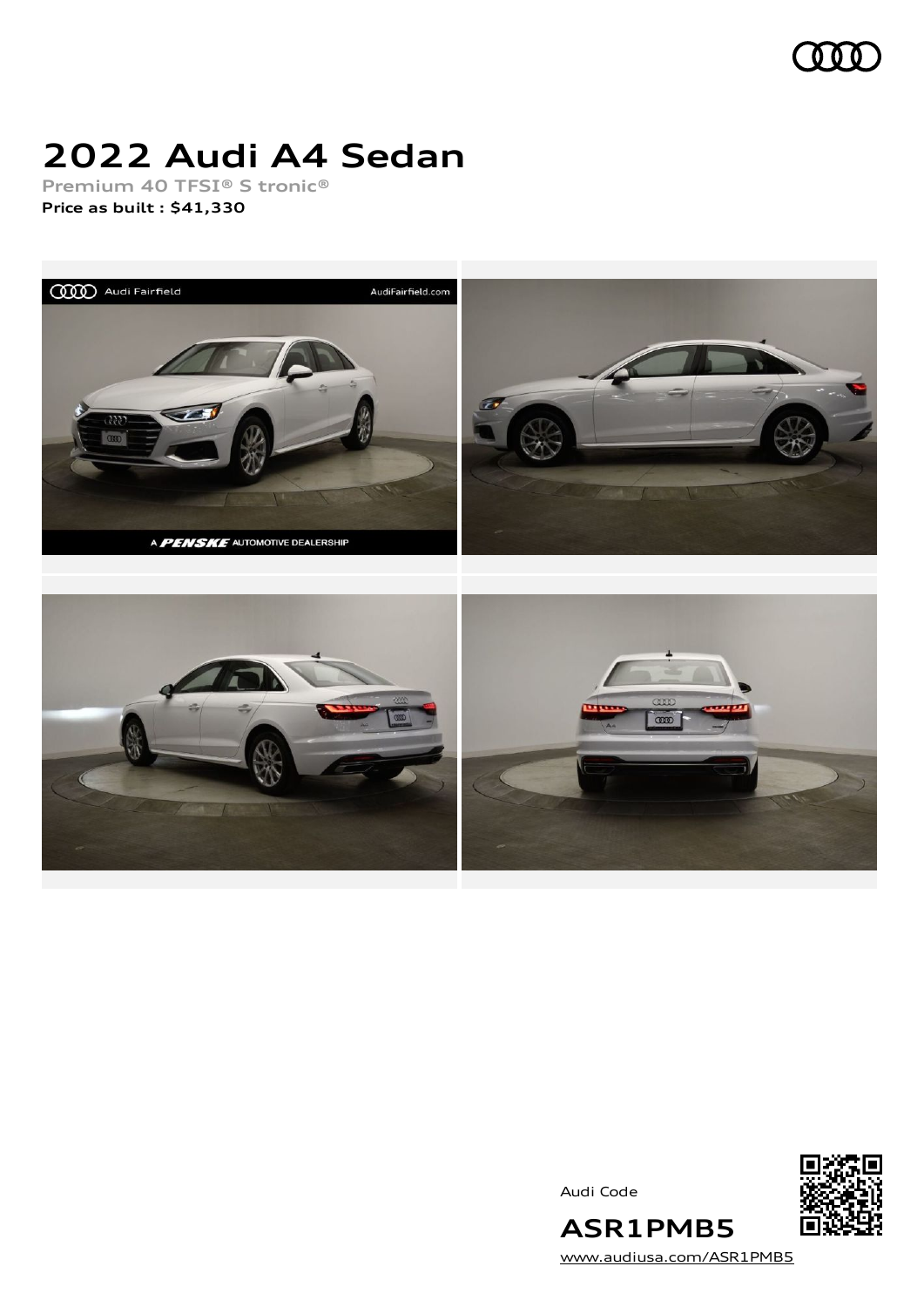# **Summary**

#### **Audi 2022 Audi A4 Sedan** Premium 40 TFSI® S tronic®

**Price as buil[t](#page-9-0)** \$41,330

#### **Exterior colour**

Ibis White

#### **Interior colour**

| Seats     | Black                              |
|-----------|------------------------------------|
| Dashboard | Black                              |
| Carpet    | Black                              |
| Headliner | Black (45 TFSI®) / Gray (40 TFSI®) |

### **Technical Specifications**

| Engine type                  | 2.0-liter four-cylinder                              |
|------------------------------|------------------------------------------------------|
| stroke                       | Displacement/Bore and $1,984/82.5 \times 92.8$ cc/mm |
| Max. output                  | 201 HP                                               |
| Torque                       | 236 lb-ft@rpm                                        |
| Top track speed              | 130 mph $1$                                          |
| Acceleration (0 - 60<br>mph) | 6.3 seconds                                          |
| Recommended fuel             | Premium                                              |



### **Further Information**

| Type of vehicle<br>Mileage | Used car<br>1,000 miles |
|----------------------------|-------------------------|
| Warranty                   | No                      |
| Audi Code                  |                         |

ASR1PMB5

**Your configuration on www.audiusa.com** [www.audiusa.com/ASR1PMB5](https://www.audiusa.com/ASR1PMB5)

**Commission number** 2f57ce7d0a0e09b02c75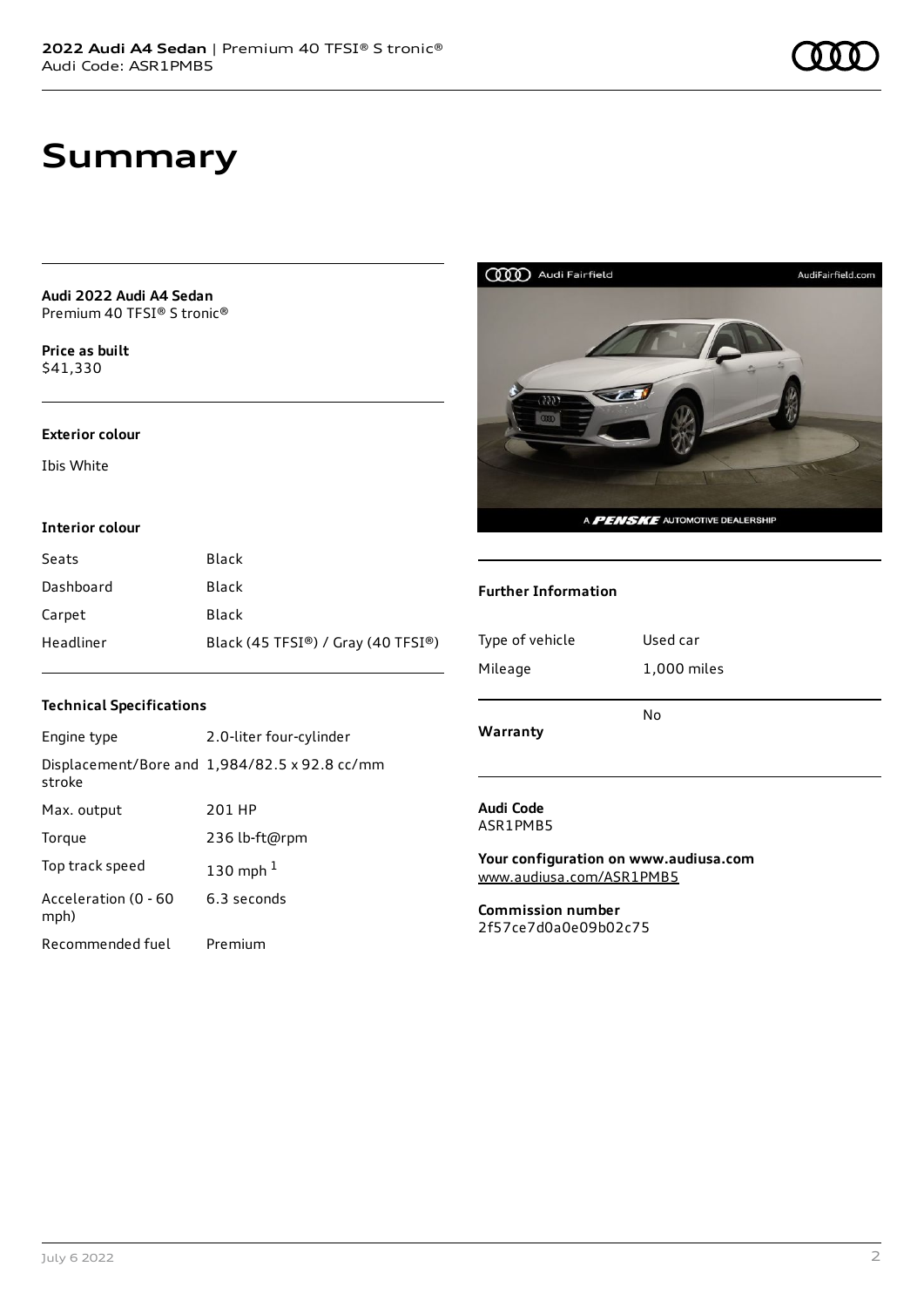# **Standard features**

### **Safety and Security**

| 4UH             | Driver and front passenger dual-stage front<br>airbags                            |
|-----------------|-----------------------------------------------------------------------------------|
| UH1             | Electromechanical parking brake                                                   |
| 8T2             | Cruise control system                                                             |
| VC <sub>2</sub> | Garage door opener (Homelink®)                                                    |
| 6Y2             | Top speed electronically limited to 130 mph                                       |
| 4H5             | Electronic child locks                                                            |
| QZ7             | Speed-sensitive electromechanical power<br>steering system                        |
| 7K6             | Tire pressure monitoring system (TPMS)                                            |
| 4X3             | Advanced Airbag Protection System                                                 |
| 418             | Keyless engine start/stop                                                         |
| 3B7             | ISOFIX child seat mounting and Top Tether<br>anchorage point for outer rear seats |
|                 |                                                                                   |

### **Exterior**

| 0P <sub>0</sub> | Dual exhaust tailpipes                             |
|-----------------|----------------------------------------------------|
| 6XD             | Power-adjustable, heated exterior side<br>mirrors  |
| 1S1             | Tool kit & car jack                                |
| 1 B A           | Standard suspension                                |
| 8EX             | LED headlights                                     |
| HM <sub>2</sub> | 225/50 R17 all-season tires                        |
| 8VM             | LED taillights with dynamic turn signals           |
| 4KC             | Heat-insulating glass for side and rear<br>windows |
| 4ZB             | Aluminum high-gloss window surrounds               |
| CH5             | 17" 10-spoke design forged wheels                  |

## **Interior**

| QE1 | Storage package                                                                            |
|-----|--------------------------------------------------------------------------------------------|
| 3FE | Power sunroof                                                                              |
| 7M1 | Aluminum front door sill inlays                                                            |
| 6N) | Light cloth headliner                                                                      |
| 9A0 | Three-zone automatic climate control with<br>digital rear display                          |
| 4L7 | Auto-dimming interior rear view mirror with<br>digital compass and Integrated Toll Module® |
| QQ1 | LED interior lighting                                                                      |
| 1XW | Three-spoke multifunction steering wheel<br>with shift paddles                             |
| 6E3 | Folding front center armrest                                                               |
| 4F2 | Power trunk lid release                                                                    |
| 5XF | Driver and front-passenger extendable sun<br>visors with illuminated vanity mirrors        |
| 3NT | Split-folding rear seatback (40/20/40)                                                     |
| N1F | Leather seating surfaces                                                                   |
| 4A3 | <b>Heated front seats</b>                                                                  |
| 5MP | Brown Walnut wood inlays                                                                   |
|     |                                                                                            |

### **Infotainment and Driver Assistance**

| 6K8 | Audi pre sense® city                                                                           |
|-----|------------------------------------------------------------------------------------------------|
| 2H1 | Audi drive select <sup>®</sup>                                                                 |
| IU1 | Audi smartphone interface                                                                      |
| IW3 | Audi connect <sup>®</sup> CARE assistance and security<br>services (limited time subscription) |
| 7W1 | Audi pre sense <sup>®</sup> basic and city                                                     |
| KA7 | Rearview camera                                                                                |

## **(1/2)**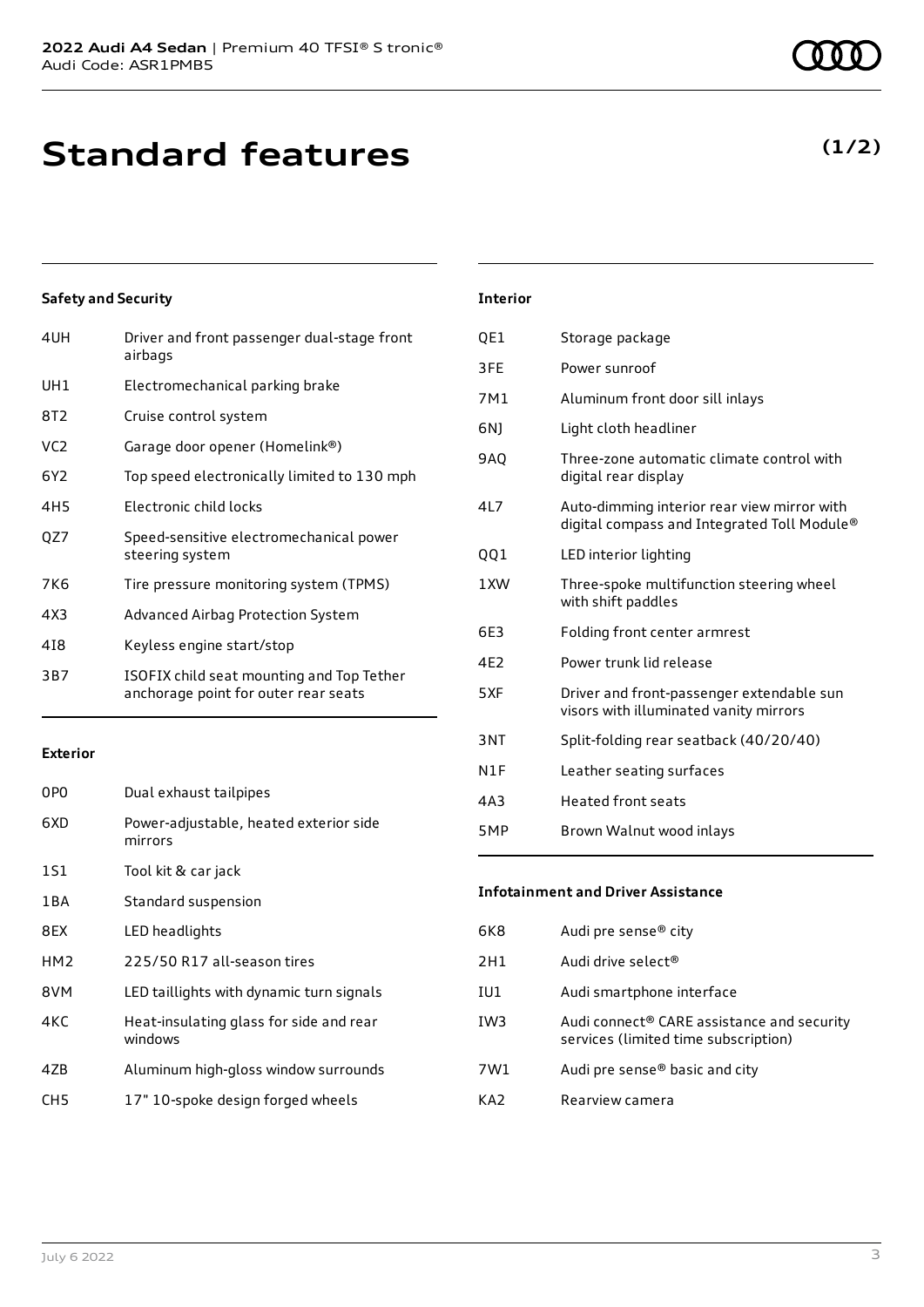**(2/2)**

# **Standard features**

### **Infotainment and Driver Assistance**

| 8G1 | High beam assist                                                  |
|-----|-------------------------------------------------------------------|
| 9VD | Audi sound system                                                 |
| 9S7 | Driver information system with 7" color<br>display                |
| 613 | Lane departure warning                                            |
| 9ZX | Preparation for mobile phone (Bluetooth®)<br>with streaming audio |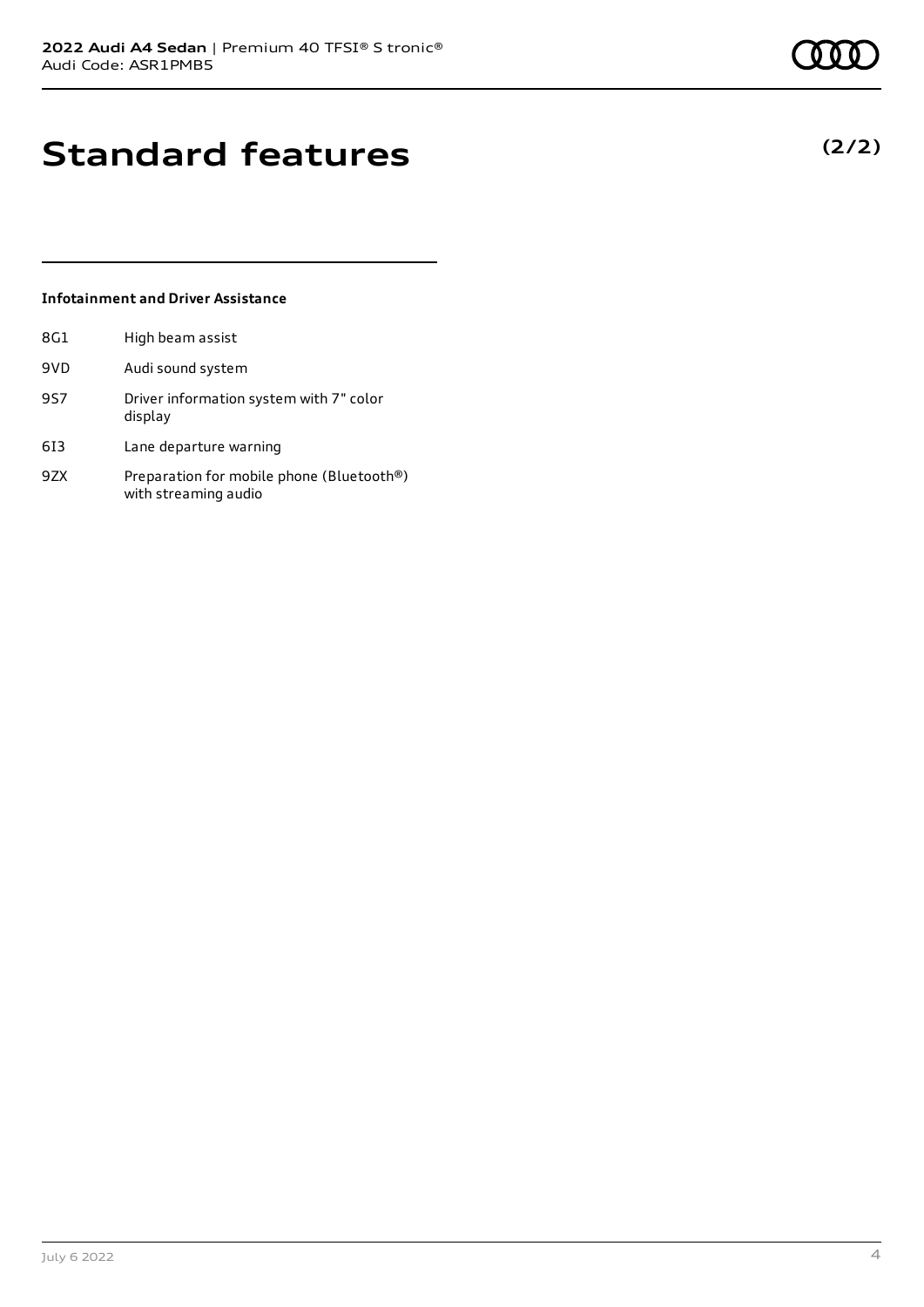### 2022 Audi A4 quattro

Priced below KBB Fair Purchase Price! Clean CARFAX. 26/34 City/Highway MPG Odometer is 736 miles below market average!

WELCOME, WE ARE A PROUD MEMBER OF THE WELL RESPECTED PENSKE ORGANIZATION WHOSE NAME HAS BEEN SERVING LOCAL COMMUNITIES WORLDWIDE WITH MUTUAL RESPECT AND AWARD-WINNING SERVICE FOR MANY YEARS. COMBINE PENSKE WITH AUDI'S PRESTIGIOUS HIGH PERFORMANCE VEHICLES AND YOU HAVE THE ULTIMATE DEALERSHIP TO PURCHASE OR LEASE YOUR NEXT VEHICLE. Current service loaner, mileage may not be accurate - Climate Control, Dual Zone Climate Control, Cruise Control, Power Steering, Power Mirrors, Leather Steering Wheel, Power Drivers Seat, Power Passenger Seat, Memory Seat Position, Rear Air Conditioning, Wood Trim, Clock, Tachometer, Homelink System, Telescoping Steering Wheel, Steering Wheel Radio Controls, Sunroof, Moonroof, Driver Airbag, Passenger Airbag, Side Airbags, Keyless Entry, Rear Defogger, Fog Lights, Intermittent Wipers, AM/FM, Anti-Theft, Bluetooth, Carpeted Floor Mats, Center Arm Rest, Child Proof Door Locks, Daytime Running Lights, Front Heated Seats, Heated Mirrors, Overhead Console, Premium Sound, Rear Fog Lamps, Reverse Camera, Roll Stability Control, Side Curtain Airbags, Sport Seats, Tire Pressure Monitor, Vanity Mirrors -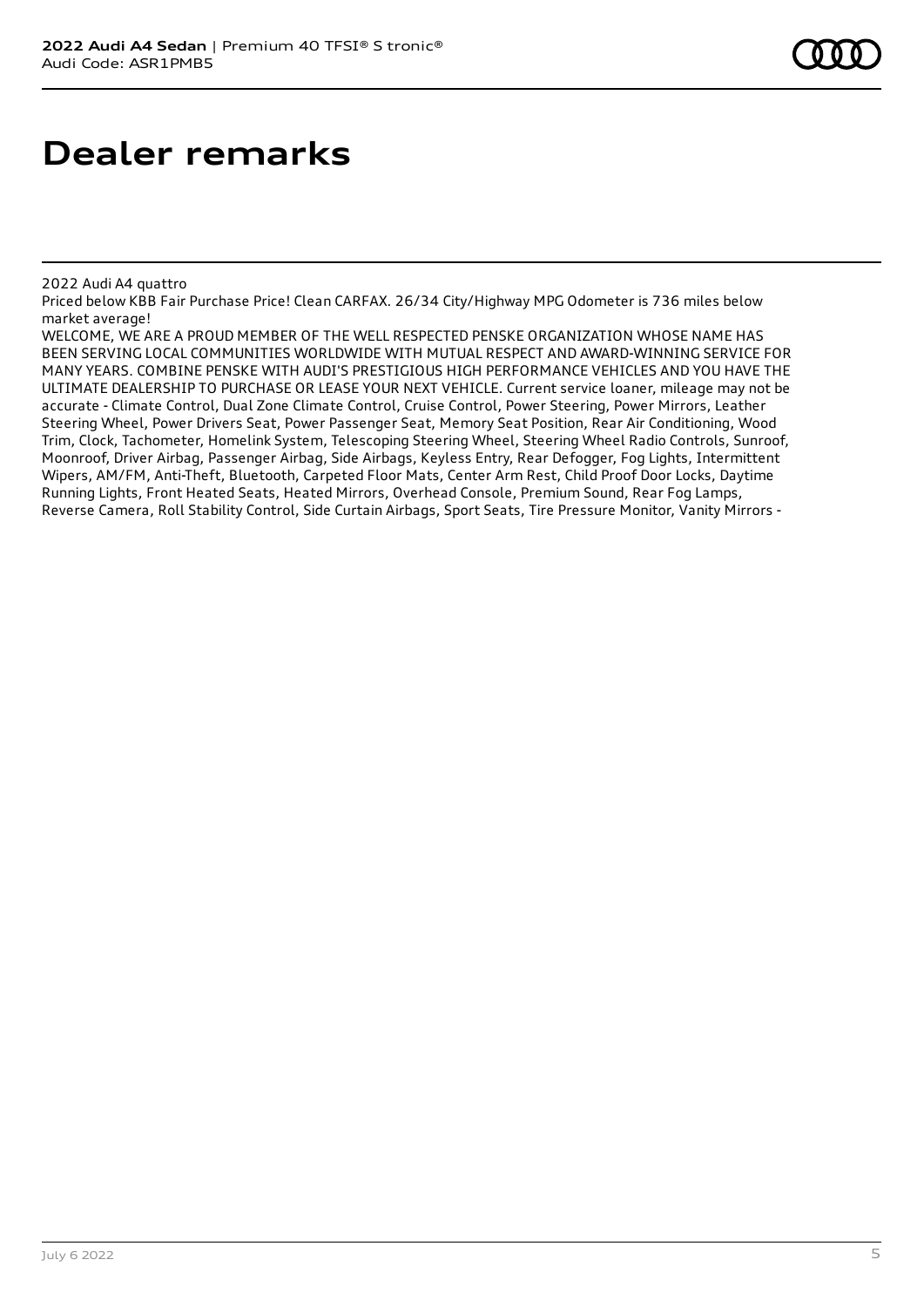# **Technical Specifications**

### **Engineering | Performance**

| Engine type                                 | 2.0-liter four-cylinder                       |
|---------------------------------------------|-----------------------------------------------|
| Power Level                                 | 40                                            |
| Max. output                                 | 201 HP                                        |
| Displacement                                | 2.0 l                                         |
| Torque                                      | 236 lb-ft@rpm                                 |
| Valvetrain                                  | 16-valve DOHC with Audi valvelift<br>system   |
| Acceleration (0 - 60<br>mph)                | 6.3 seconds                                   |
| Engine block                                | Cast-iron                                     |
| Induction/fuel injection Turbocharged/TFSI® |                                               |
| Cylinder head                               | Aluminum-alloy                                |
| stroke                                      | Displacement/Bore and 1,984/82.5 x 92.8 cc/mm |
| Top track speed <sup>1</sup>                | $130$ mph                                     |

| <b>Suspension</b>    |                                                                                                                  |
|----------------------|------------------------------------------------------------------------------------------------------------------|
| Front axle           | Five-link independent suspension                                                                                 |
| Rear axle            | Five-link independent suspension                                                                                 |
| <b>Brakes</b>        |                                                                                                                  |
| <b>Front brakes</b>  | 12.4 (ventilated disc) in                                                                                        |
| Rear brakes          | 11.8 (solid disc) in                                                                                             |
| Parking brake        | Electromechanical                                                                                                |
| <b>Body</b>          |                                                                                                                  |
| Material             | Lightweight construction<br>technology - multi-material body<br>construction (steel and aluminum<br>composition) |
| Corrosion protection | Multi-step anti-corrosion protection                                                                             |

### **Transmission | Drivetrain**

| Drivetrain type | quattro <sup>®</sup> with ultra technology                    |
|-----------------|---------------------------------------------------------------|
| Transmission    | Seven-speed S tronic <sup>®</sup> dual-clutch<br>transmission |

#### **Steering**

| Steering type                             | Speed-sensitive electromechanical<br>power steering system |
|-------------------------------------------|------------------------------------------------------------|
| Turning diameter, curb-38.1 ft<br>to-curb |                                                            |
| Steering ratio                            | 15.9:1                                                     |

#### **Exterior Measurements**

| Height                           | 56.2 in   |
|----------------------------------|-----------|
| Overall width without<br>mirrors | 72.7 in   |
| Length                           | 187.5 in  |
| Wheelbase                        | 111.0 in  |
| Drag coefficient                 | $0.28$ Cw |
| Overall width with<br>mirrors    | 79.6 in   |
| Track rear                       | 61.2 in   |
| <b>Track front</b>               | 61.9 in   |
| Curb weight                      | 3,417 lb  |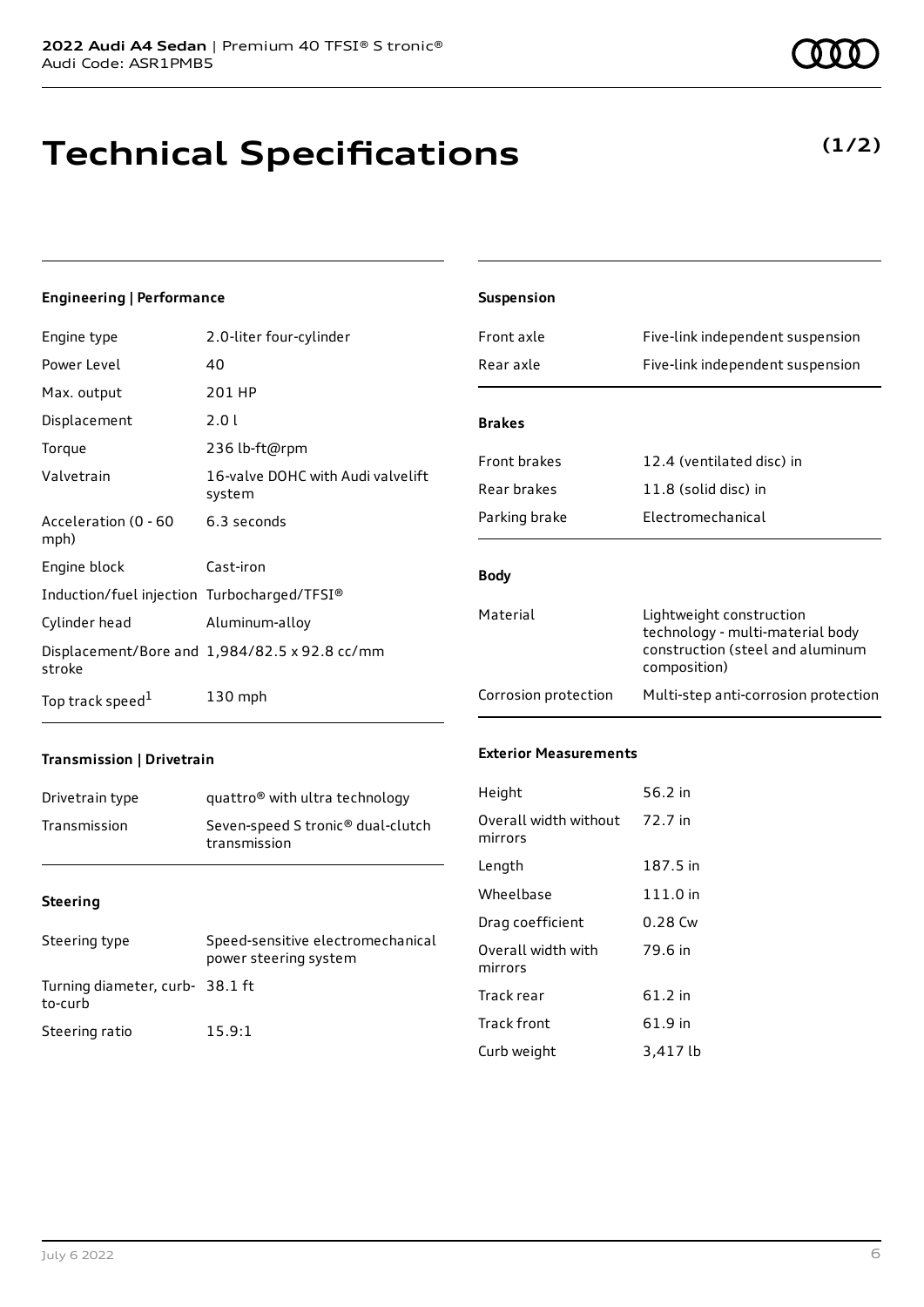# **Technical Specifications**

#### **Interior measurements**

| Seating capacity                          | 5                   |
|-------------------------------------------|---------------------|
| Shoulder room, rear                       | 54.5 in             |
| Head room with front<br>sunroof           | 37.3 in             |
| Leg room, rear                            | 35.7 in             |
| Shoulder room, front                      | 55.9 in             |
| Head room with rear<br>sunroof            | 37.4 in             |
| Leg room, front                           | 41.3 in             |
| Cargo volume, rear<br>seatbacks up/folded | 12.0/- cu ft, cu ft |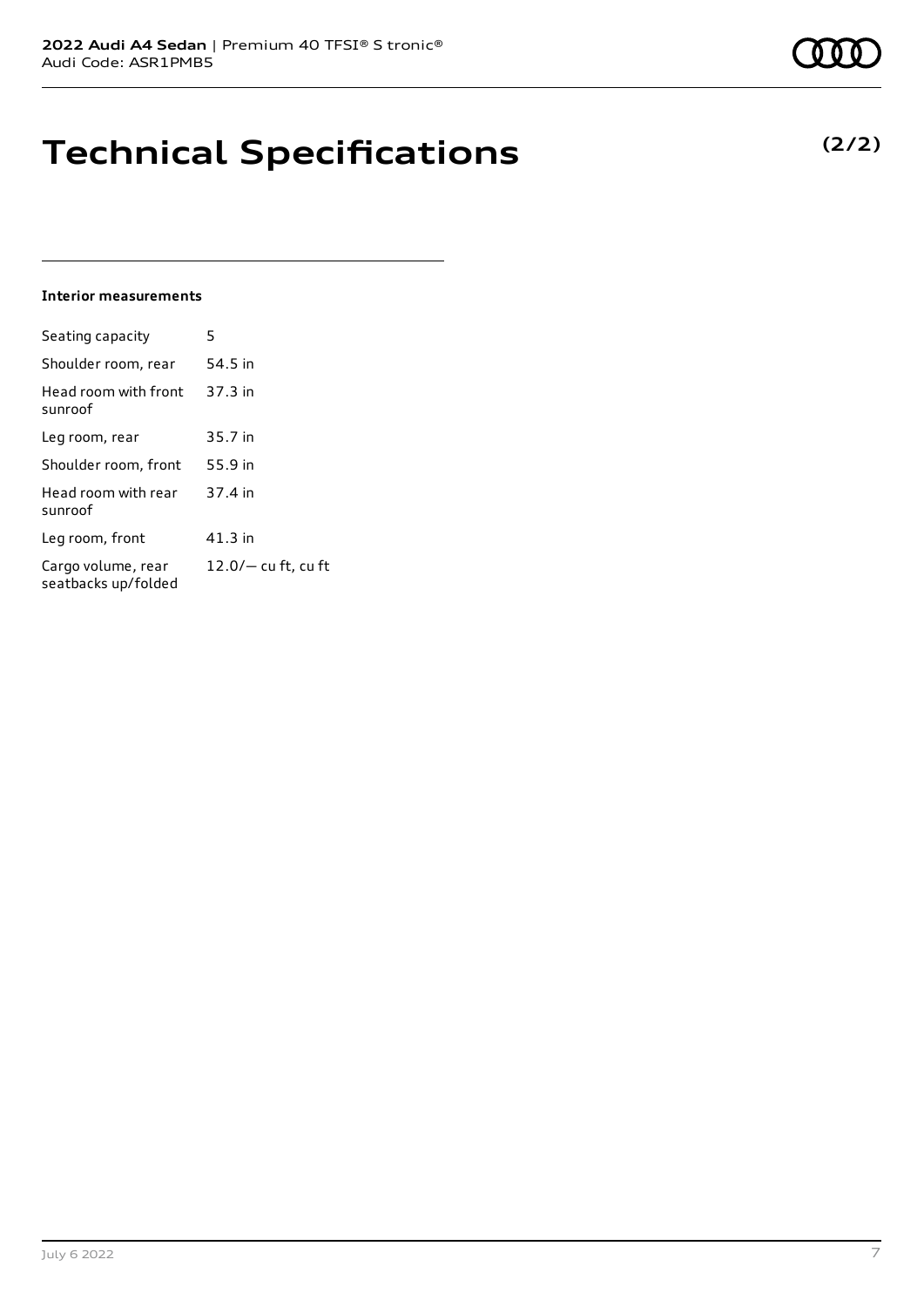# **Consumption- and emission**

### **Consumption by NEDC**

| urban       | $26$ mpg |
|-------------|----------|
| extra-urban | 34 mpg   |
| combined    | 29 mpg   |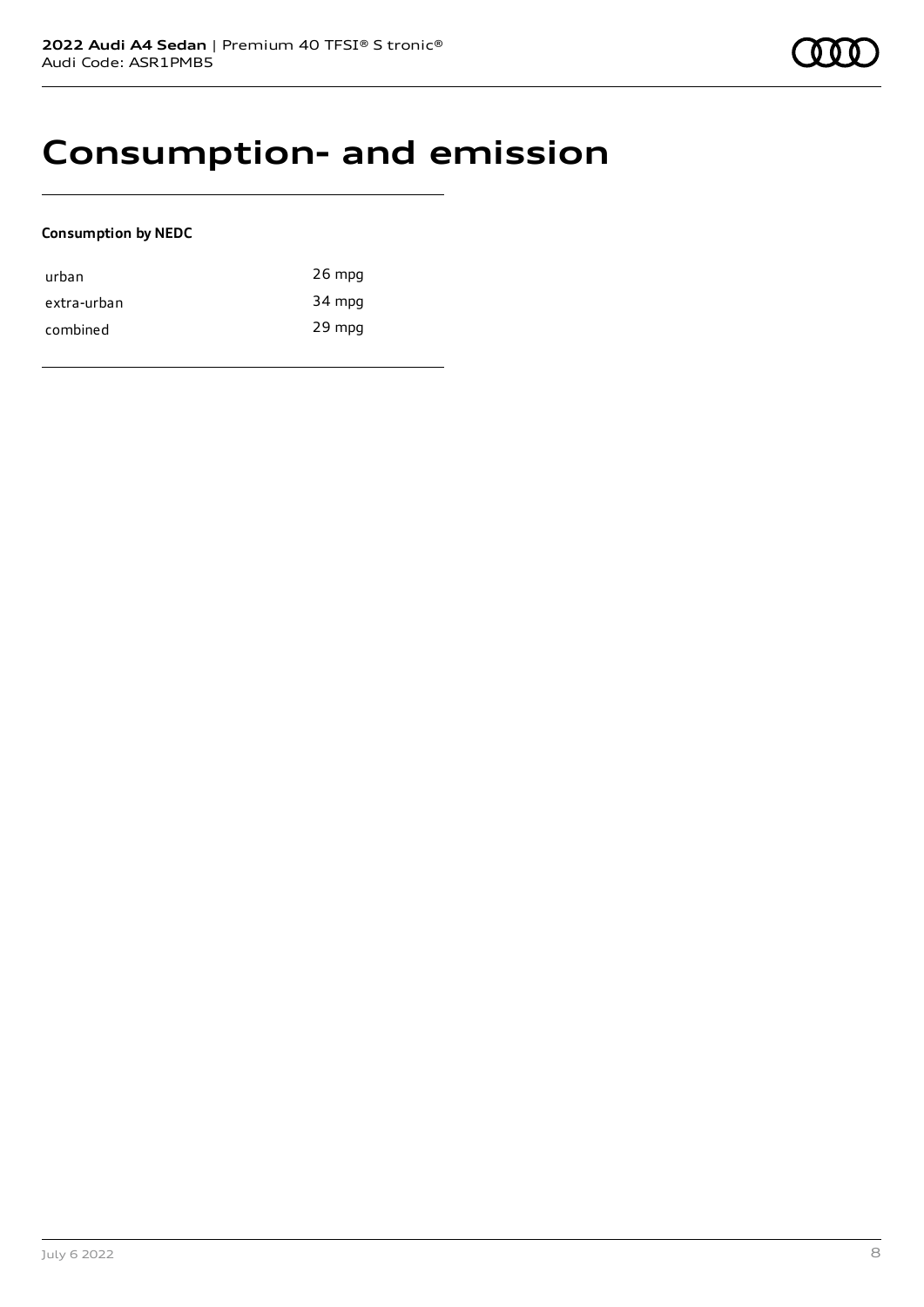

# **Contact**

Dealer **Audi of Fairfield**

435 Commerce Dr 06825 Fairfield CT

Phone: +12033350666 FAX: 2033302746

www: [https://www.fairfieldaudict.com](https://www.fairfieldaudict.com/)